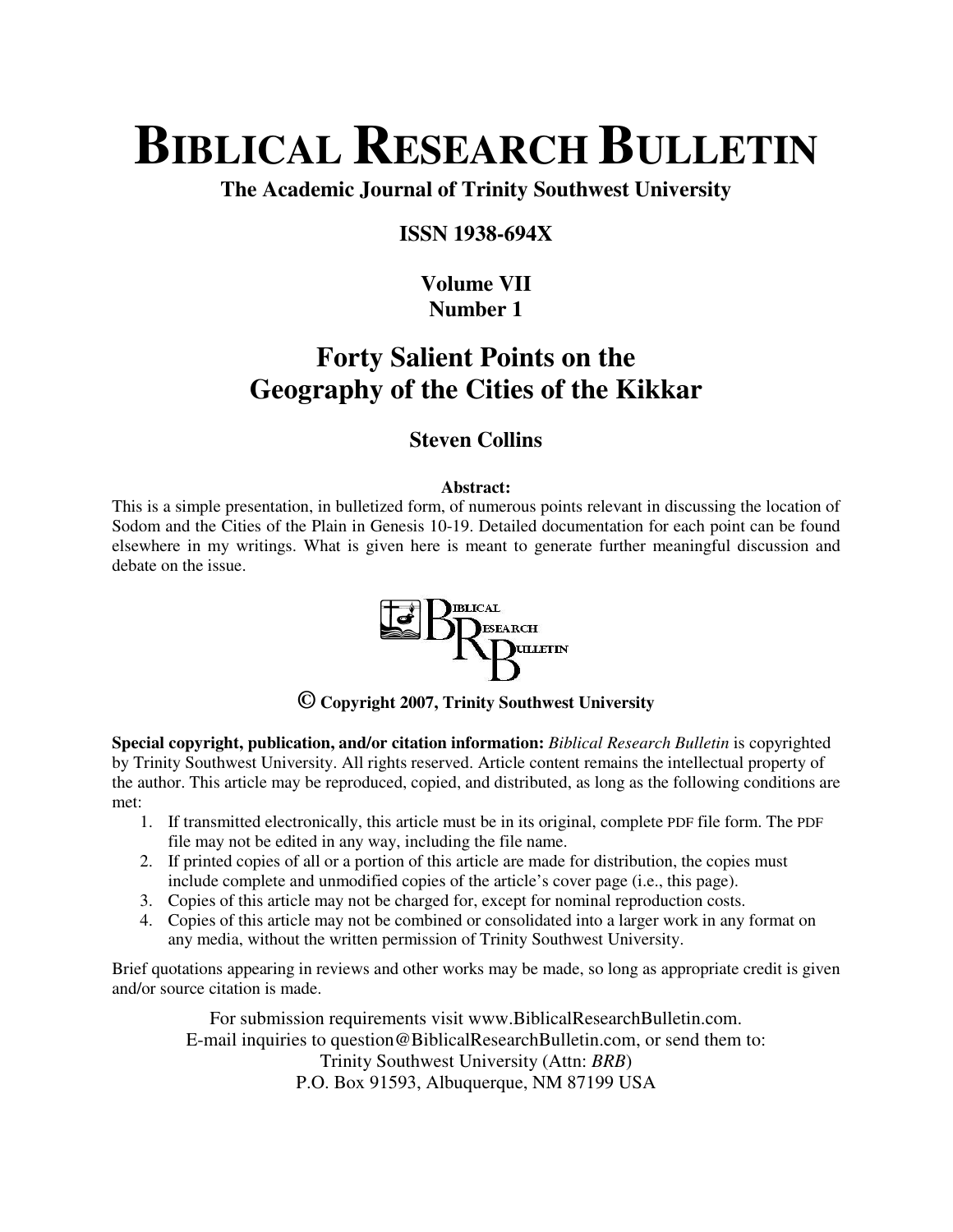# **Forty Salient Points on the Geography of the Cities of the Kikkar**

#### **Steven Collins**

Dean, College of Archaeology, Trinity Southwest University; Director, Tall el-Hammam Excavation Project, Jordan;

At this juncture, I have been studying the subject of Sodom's location (and related issues) for nearly seven years (see my monograph, *The Search for Sodom and Gomorrah*, and related papers<sup>\*</sup>). I have analyzed the definitive text on Sodom's location (Gen 13:1-12) in extreme detail. I have investigated the chronological issues with a rigor, I believe, second to none. I have read virtually every piece of literature from every period available on the subject. I have discussed/argued every conceivable point in the discussion with many of the world's leading scholars, both minimalists and maximalists, who are capable of interacting meaningfully on the issues involved. I have personally walked nearly every square meter of the geography and topography for all proposed Sodom sites. I have traversed the ancient trade routes of the region and surveyed every known archaeological site in it and adjacent to it. I have now directed the excavation of the largest Bronze Age site on the eastern Jordan Disk, Tall el-Hammam, into its third season. I have studied the reports of all excavated sites in the area, including the traditional "southern" ones. Perhaps I would even qualify as an expert on the subject of Sodom's location.

By this point in the process, it is safe to say that I have heard every conceivable argument for every Sodom candidate, and have dealt squarely and scientifically with every question and objection raised with regard to the identification of Tall el-Hammam as biblical Sodom. While I am always open to further discussion, I think it is fair to suggest, to the objective observer, that the weight of the evidence in favor of Tall el-Hammam being Sodom so overwhelms every idea to the contrary that the issue should be laid finally to rest. My experience with contrary propositions and evidence is such that I am historiographically and scientifically compelled to declare them feeble, if not nonsensical, in the factual arena, and of little worth save as artifacts in reconstructing the history of the subject for posterity. Some may disagree with me, but I can see no other options based strictly on the textual, geographical, and archaeological evidence.

The "southern Sodom view" has had its day, but that day is drawing to a close, whether its advocates want to admit it or not (remember, I used to be one!). I do appreciate the scholarship regarding the subject of Sodom's location provided by the many scholars who have dealt with the issue. They did the best they could with the evidence available to them. Based on that (former) paucity of evidence, they (we!) had no choice but to bend and stretch the Sodom story beyond its reasonable contextual limits in order to accommodate sites like Bab edh-Dhra and Numeira. But with the new evidence coming forth in abundance from the eastern Kikkar north of the Dead Sea, we can now allow the Genesis Sodom text to relax back into its normal, natural configuration, without distortion or non sequiturious flights of archaeological fantasy.

 $\overline{a}$ 

<sup>\*</sup> S. Collins, *The Search for Sodom and Gomorrah* (Albuquerque: TSU Press, 2002-2007); see also S. Collins, "The Geography of the Cities of the Plain," *Biblical Research Bulletin* II.1 (2002); S. Collins, "A Chronology for the Cities of the Plain," *BRB* II.8 (2002); S. Collins, "The Architecture of Sodom," *BRB* II.14 (2002). One might also note that our first two seasons of excavation at Tall el-Hammam have revealed what appears to be a continuous occupation from the Chalcolithic Period into the Middle Bronze Age, followed by an occupational hiatus of nearly seven centuries.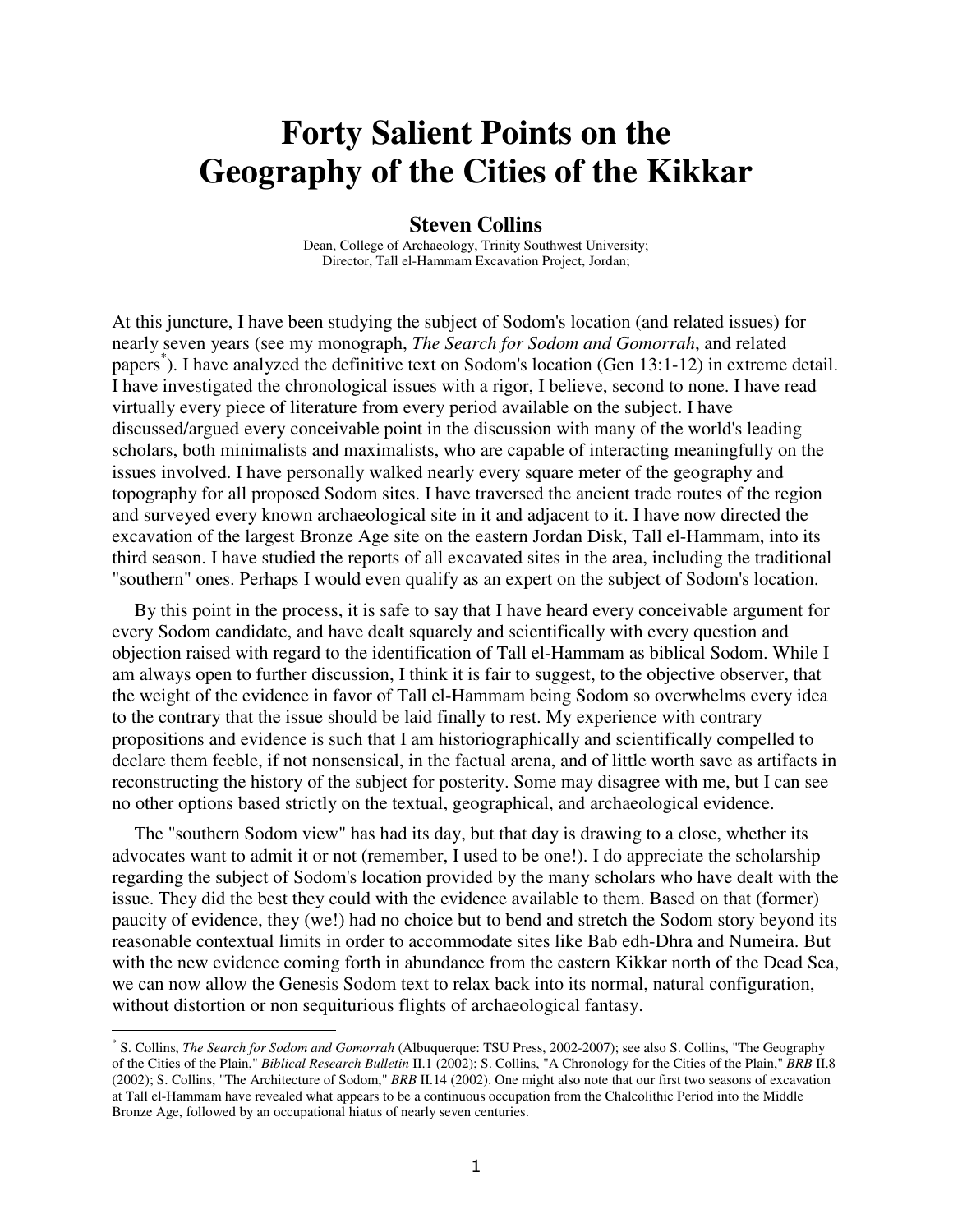For the northern Sodom (Tall el-Hammam), a remarkably high level of correspondence between text and ground continues to manifest itself. The following list is a simple overview of the facts in the broad case. For each of these points, an abundance of documentable facts and evidence can be adduced (see my monograph). As I have developed, reviewed and re-reworked this list, I am confident that not a single point rests on speculation, but that all are derived from demonstrable facts arising from the biblical text, geography, chronology, and archaeology. Will everyone jump on board? No. But I am convinced that those who do will find themselves on much, much firmer factual ground than they have experienced with this issue heretofore.

One final little detail that you should consider as you move through this list: Not a single "southern Sodom advocate" has ever provided a detailed analysis of Genesis 13:1-12 in support of that position. Never. The reason? It is simple: Genesis 13:1-12 is the plague that drains the life from the southern view. It always has been. It always will be.

### **POINTS IN ASCERTAINING THE GEOGRAPHY OF THE CITIES OF THE JORDAN DISK (Gen 13:1-12)**

1. Story tellers and writers in the ancient Near East did not invent fictitious geographies, but used what was known from personal experience, shared (cultural) experience, or "traditional" geographical wisdom, i.e., actual geography, whether phenomenological or formulaic.

2. Whether or not ancient stories—together with their characters—are factual or fictitious, they were "layered over" real-world geography and topography, whether phenomenological or formulaic.

3. The writer of the Sodom tales (the so-called "Yahwist") likely had personal knowledge of the geography he utilized; perhaps intimate awareness based on experience.

4. Genesis 13:1-12 is the only narrative passage among the Sodom tales marking out the location of the Cities of the Plain by employing geographical data points and directions in a conscience attempt to place them in a real-world context shared by the readers.

5. The Genesis passage in question contains both specific and approximate geographical quantities: (a) Egypt; (b) the Negev; (c) Bethel/Ai; (d) the place of the altar to Yahweh (hill between Bethel and Ai, Gen 12:8); and (e) the *kikkar* (Heb.) of the Jordan.

6. Outside the Old Testament, among the Semitic cognates and Egyptian, *kikkar/kakkar/kakkaru/kerker* is never used as a geographical referent, but means only a "talent, a flat, circular weight of metal" or "circular, flat loaf of bread"; in Egyptian there is also the meaning "to draw a circle in the sand with a stick."

7. *kikkar* (disk, circle) in OT Hebrew likewise refers (well over 50 times) to a talent of metal or a circular, flat loaf of bread; but these meanings never use the definite article, suggesting its general substantive, non-locative quality in such contexts.

8. The thirteen rare geographical uses of *kikkar*, found exclusively in the OT, ten of which are in the Sodom tales, denote the disk-shaped southern Jordan Valley north of the Dead Sea (linguistically a phenomenological secondary referent—i.e., from all angles the area looks like a disk, thus its name); of these thirteen instances four are constructed *kikkar hayarden* (disk of the Jordan, with the definite article), while the remaining nine are *hakikkar* (the Kikkar, with the definite article), suggesting a well-known geographical area (on a par with *the* Negev). There are many standard Hebrew terms (primary referents) for "plain" and "valley," but these are explicitly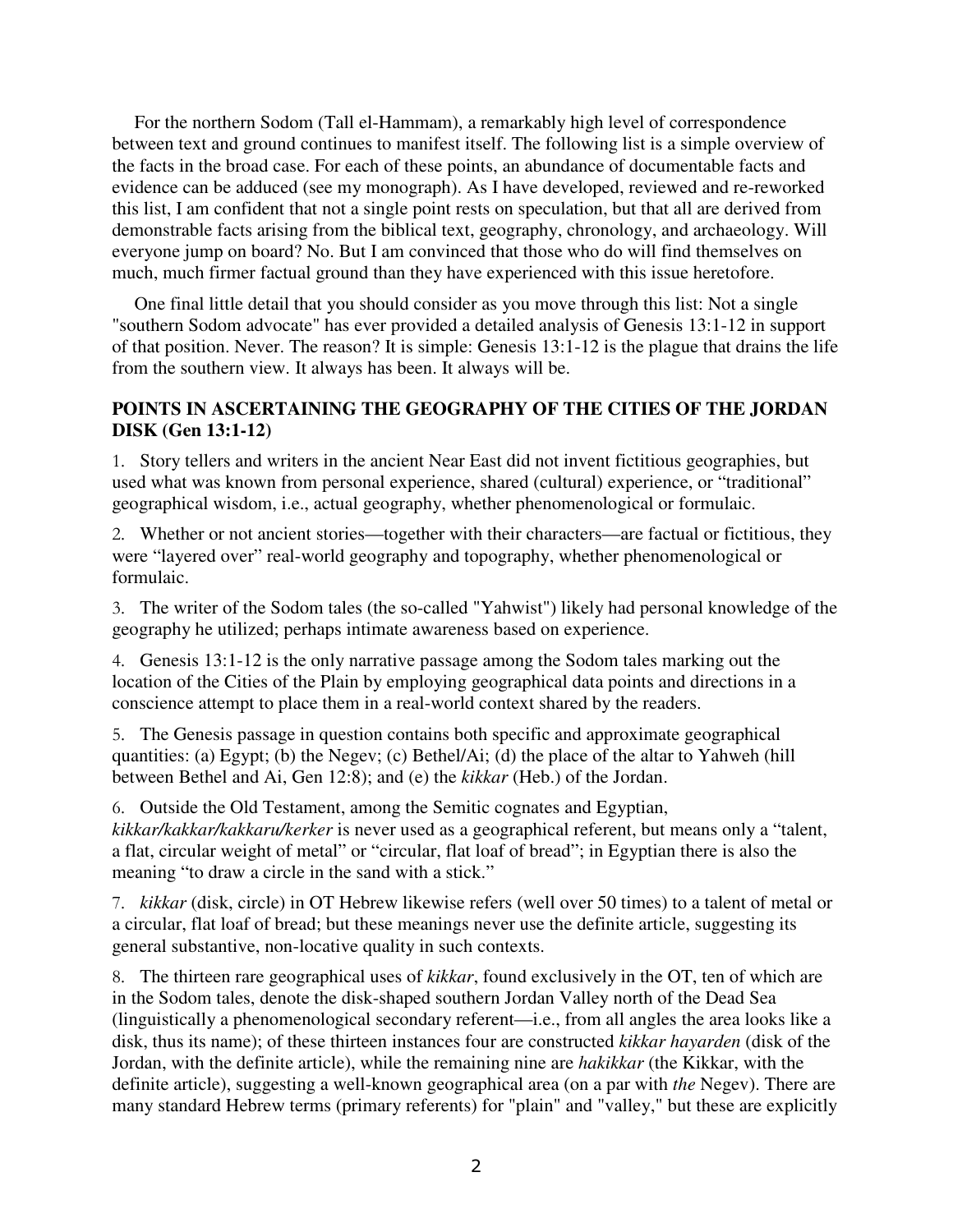avoided when referring to the geographical region known to the Yahwist as *the* Kikkar and Kikkar of *the* Jordan.

9. The *kikkar* of the Jordan is confined to the area north of the Dead Sea because (a) *hayarden* (the Jordan) never refers to anything other than the fresh water system of the Jordan River proper and the valley through which it flows; and (b) *hayarden* is never extended to include any part of the Valley of Siddim (Valley of the Dead Sea), but ends at "the mouth of the Jordan below Pisgah" (another known geographical quantity, easily documentable; cf. Num 34:12; Deut 3:17, 27; 4:47-49; Josh 15:5; 18:19).

10. Thus, the *kikkar* of the Jordan can only refer to the disk-shaped alluvial plain north of the Dead Sea which was well-watered (a) like the garden of Yahweh (streams, rivers, springs), and (b) like Egypt (annual river inundations depositing new layers of water-laden silt; indeed, hydrologically speaking, the Jordan is a "Nile in miniature").

11. The western Jordan Disk, the location of Jericho and little else, has reasonable perennial water resources plus the Jordan River and local wadis; the eastern Jordan Disk has far greater water resources than the western side, and sports numerous Bronze and Iron Age cities and towns, mainly along its eastern edge, just beyond the reach of the flood plain.

12. The text suggests that Lot viewed with his "unaided" physical eyes the entire Jordan Disk from the area east of Bethel/Ai (above and W/NW of Jericho); the entire *kikkar* is, in fact, visible from the highland's edge east of Bethel/Ai (which I have pesonally viewed on many occasions).

13. Lot traveled eastward from Bethel/Ai, pitching his tent toward Sodom, one of the cities of the eastern Jordan Disk, while Abram remained "in Canaan"; i.e., Lot went east of the Jordan River beyond the formulaic Canaan boundary, remaining north of the Dead Sea all the while, no doubt traveling along the convenient E/W trade route that passed near Jericho, then crossed the river to the cities on the far side of the alluvial plain—the Cities of the Kikkar.

14. Sodom was one of the Cities of the Plain (*kikkar* = disk). No city south of the mouth of *hayarden* would have been considered as belonging to the Jordan Disk or the cities thereof (see Point 9 above). Any placement of Sodom (or any of the other Kikkar cities) south of the mouth of the Jordan would force an unnatural meaning on the term *kikkar* that it simply will not bear.

15. As the Yahwist mentally works his way through the geography of the passage, the Cities of the Kikkar are perceived to have existed on the eastern Jordan Disk, north of the Dead Sea, the formulaic order of which (Sodom and Gomorrah, Admah and Zeboiim), with its two doublets, is reminiscent of ancient "map lists," particularly those of ancient Egypt, indicating directionality (usually south-to-north for Transjordan routes).

16. The story teller calculated or assumed that Sodom was the largest urban center on the eastern Jordan Disk as indicated by the fact that (a) it is the only Kikkar city mentioned by itself; (b) it is always listed first when related cities are mentioned; and (c) the king of Sodom is the sole "spokesperson" for the Kikkar cities coalition after the Kedorlaomer incident (Gen 14:17-24).

17. The story of Abram and Lot, minimally, has roots in the Bronze Age (as viewed by most scholars) or, perhaps, in the early Iron Age (as suggested by some—a view in the extreme minority).

18. Biblical dating places Abram, Lot, and the Sodom tales—indeed, all the Genesis patriarchal narratives—squarely in the Middle Bronze Age, probably MB II (an era of famines in Canaan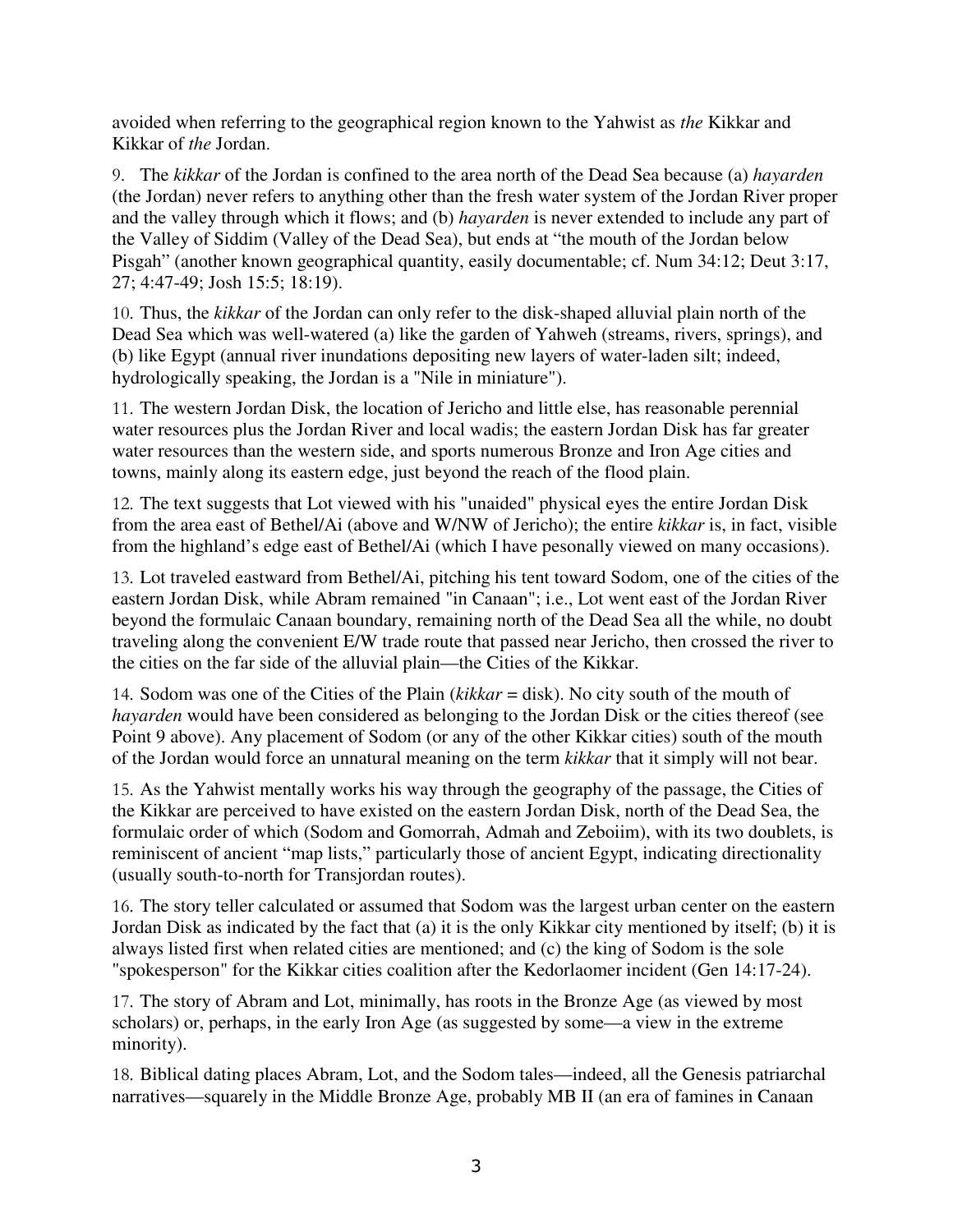when hordes of Semitic peoples migrated from the Levant to Lower Egypt; cf. Gen 12:10; 26:1; 41:57ff).

19. Given a Middle Bronze Age date for Abram, Genesis 10 pushes the existence of the Cities of the Plain back well before the time of Abram, probably into the Early Bronze Age.

20. Sodom and the other Cities of the Jordan Disk would, thus, have occupations dating from the EBA into the MBA.

21. In Genesis 10, the mention of actual, known cities— such as Babylon, Erech (Uruk), Akkad, Nineveh, Sidon, Gerar, Gaza—and regions—such as Shinar, Assyria, Mizraim (Egypt), Caphtor—strongly suggests that Sodom, Gomorrah, Admah, and Zeboiim, in the same context, were also real cities in the true geographical sense.

22. Sodom, Gomorrah, Admah, and Zeboiim were known by the writer of Genesis 10 to mark the eastern extent of the Canaanite clans (Gen 10:18-19), at the geographical and occupational "seat" of the Great Rift Valley, the best and most obvious natural boundary imaginable—real cities representing a real boundary.

23. The city of Sodom itself was fortified (Gen 19:1).

24. Given a MBA date for Abram, archaeologically and geographically speaking, the largest fortified Bronze Age urban center on the eastern Jordan Disk would be a "most likely" candidate for biblical Sodom.

25. The presence of major EBA, Intermediate Bronze Age, and MBA occupations at the "Sodom" urban center would make such a theory compelling.

26. An occupational hiatus of several centuries after a fiery MBA destruction would make that "Sodom" identification almost irresistible (in the time of Moses and Joshua the eastern Jordan Disk is called "the wasteland" below Pisgah—Num 21:20).

27. The presence of three or four nearby sites reflecting the "doublet" geographical configuration suggested in the text, and with the same occupational profile, would make the theory virtually irrefutable.

28. Given a MBA date for Abram, Tall el-Hammam satisfies every "Sodom" criterion embedded in Genesis 13:1-12 (Points 20, 23-27).

29. Given virtually any other "date" for Abram, and if one assumes that the Sodom tales are etiological legends, the Bronze Age ruins of the eastern Jordan Disk would have provided geographical realism to the Yahwist's narrative.

30. Southern Dead Sea sites, such as Bab edh-Dhra and Numeira, satisfy not a single "Cities of the Plain" criterion set forth in the Genesis 13 narrative (summarized in Points 20, 23-27 above) because (a) they were destroyed at the end of the EBA centuries before the time of Abram and Lot (given a Middle Bronze Age date for Abram); and (b) they are entirely in the wrong place (whether or not the tales are factual or etiological, and regardless of date!).

31. There are no archaeological sites with an EBA/MBA occupational profile in the Dead Sea Valley south of the mouth of the Jordan River. Period (this is as one might expect from the biblical chronology itself).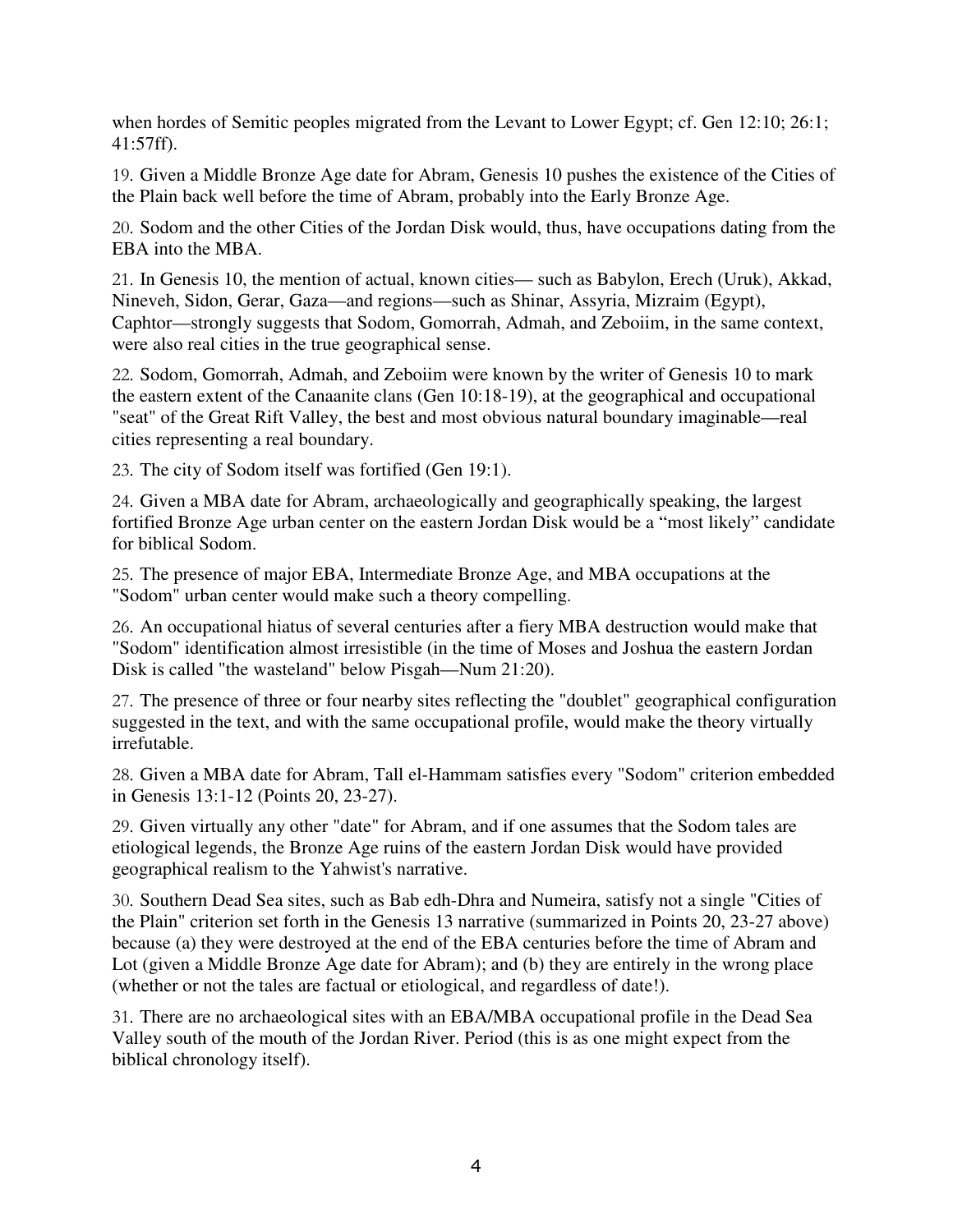32. Whether or not the Yahwist's Sodom tales are fact or fancy, his urban landscape of the Kikkar cities is real, and well-known to his readers.

33. Significant EBA through MBA ruins would have been readily visible on the eastern Jordan Disk in antiquity, even after several of them were topped by smaller city/town occupations during Iron II (this is a reality at several eastern Jordan Disk sites including Tall el-Hammam and Tall Nimrin).

34. The Yahwist penned his stories about the cities of the Jordan *kikkar* while ruins, more ancient still, dotted the eastern Jordan Disk, readily visible and well known to anyone living in or near that region (whether he wrote during the Late Bronze Age or Iron Age!).

35. Had the author of Genesis 13:1-12 thought that southern Dead Sea sites like Bab edh-Dhra and Numeira were Sodom and Gomorrah, his clearly-written geography would have been constructed to incorporate the specificity of that location; it does not, by any stretch of the imagination.

36. The Sodom narrative carefully marks out a location for the cities of the Kikkar north of the Dead Sea on the east bank of the Jordan River where, in fact, the ruins of significant Bronze and Iron Age cities exist. Such a high degree of correspondence between text and ground cannot be mere coincidence.

37. Given the extremely high degree of correspondence between the material evidence on the eastern Jordan Disk and a "literal" biblical chronology placing Abram in the Middle Bronze Age, one must ask whether or not such correspondence is actual or coincidental.

38. For the sake of argument, one is forced to admit that a "face-value" reading of the biblical text places the Patriarchal Period in the Middle Bronze Age, whereupon a remarkable level of correspondence exists between the Sodom tales and the material facts present on the eastern Jordan Disk; regardless of when the stories were codified—LBA, IA I, or IA II.

39. If one assumes, for the sake of argument, that the Patriarchal Period either occurred much later—say, during the Late Bronze Age or early Iron Age—or such stories were predominantly works of pious fiction—say, 7th century BCE or later—then there is no historical correspondence between said narratives and the Kikkar's archaeological record, compelling one to conclude that the Sodom tales are probably etiological in nature, but rising from the existence of multiple Bronze Age ruins on the eastern Jordan Disk.

40. Given the fact that the Yahwist's geography unequivocally places the Cities of the Kikkar north of the Dead Sea and east of the Jordan River, one must conclude that, whether the Sodom tales are authentically MBA in origin and date, or are late IA etiological compositions, they are layered over the physical geography of the eastern Jordan Disk where multiple Bronze Age ruins provided his readers with eloquent physical testimony of the destruction of a bygone civilization.

### **A SIDE-BY-SIDE COMPARISON BETWEEN BAB EDH-DHRA AND TALL EL-HAMMAM SET AGAINST THE GEOGRAPHICAL DATA EMBEDDED IN GENESIS 13:1-12**

When Bab edh-Dhra and Tall el-Hammam are compared side by side against the geographical scenario presented in Genesis 13:1-12, the results are revealing. Most of the points below are stated explicitly in the text, others are reasonable assumptions implicit from the text. (For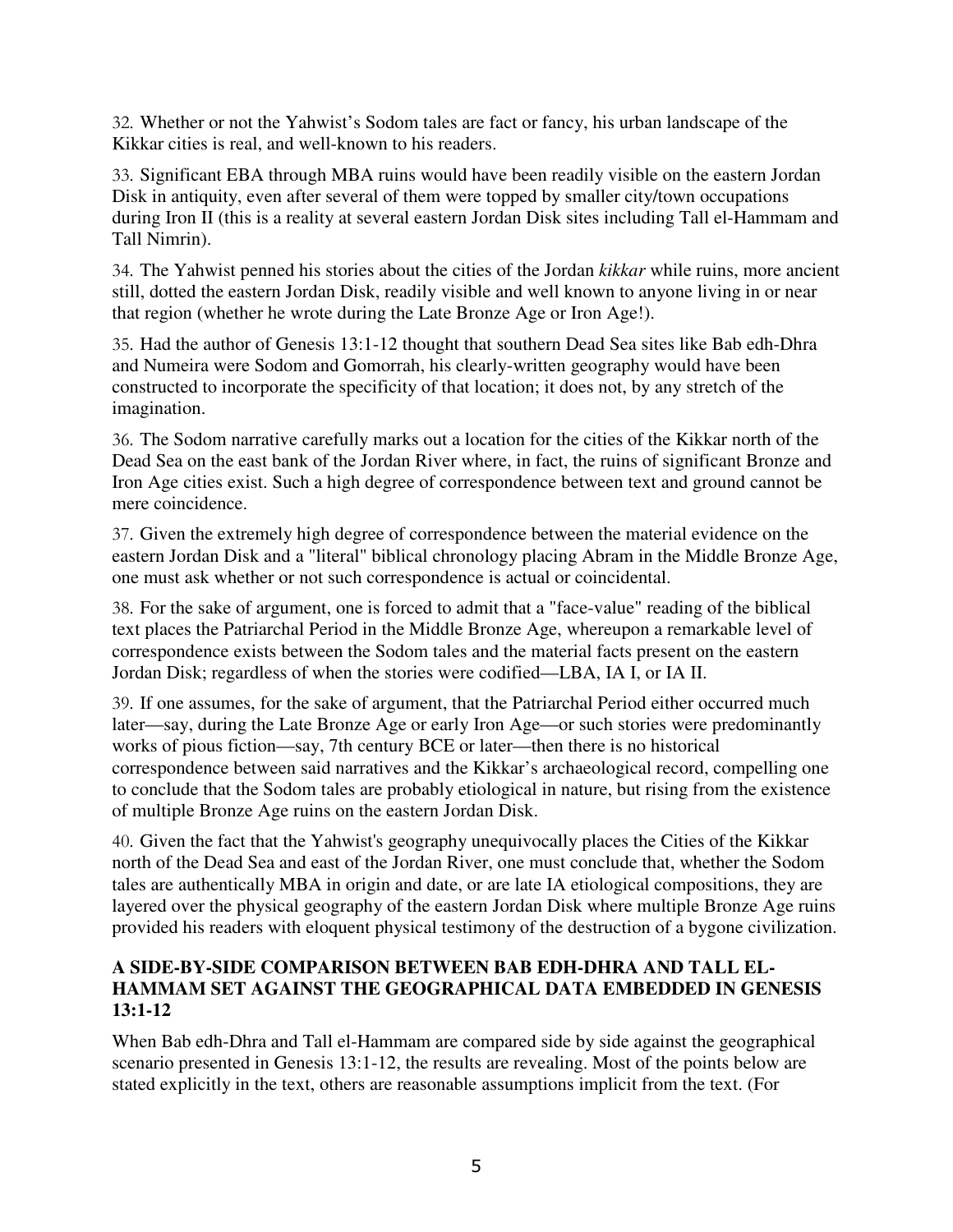example, one would assume that when Lot traveled eastward toward Sodom he did so along an established ancient roadway.)

| <b>Geographical Criterion</b>                                                                     | <b>Bab edh-Dhra</b> | <b>Tall el-Hammam</b> |
|---------------------------------------------------------------------------------------------------|---------------------|-----------------------|
| located on the Kikkar of the Jordan (River)                                                       | No                  | Yes                   |
| located on the Kikkar which is entirely<br>visible from the area of Bethel/Ai                     | No                  | Yes                   |
| generally visible from the area of Bethel/Ai                                                      | No.                 | <b>Yes</b>            |
| in an area watered like the garden of Yahweh<br>(rivers, streams, springs)                        | Maybe               | Yes                   |
| in an area of <i>hayarden</i> watered like Egypt<br>(annual delta inundation)                     | No.                 | Yes                   |
| in the lands east of the Canaan boundary                                                          | Yes                 | Yes                   |
| accessed by traveling eastward from Bethel/Ai                                                     | No                  | Yes                   |
| likely located on a major east/west trade route                                                   | No                  | Yes                   |
| located on the farthest edge of the Jordan Disk<br>(perhaps the easternmost of the Kikkar cities) | No                  | Yes                   |

### **A SIDE-BY-SIDE COMPARISON BETWEEN BAB EDH-DHRA AND TALL EL-HAMMAM SET AGAINST OTHER RELEVANT BIBLICAL DATA**

The following are explicitly or implicitly contained in the text of Genesis chapters 10 through 19. Again, a side-by-side comparison between Bab edh-Dhra and Tall el-Hammam is instructive. (Please note that the biblical text itself identifies Hazazon Tamar as En Gedi in 2 Chron 20:2.)

| <b>Criterion</b>                                                                                                                   | <b>Bab edh-Dhra</b> | <b>Tall el-Hammam</b> |
|------------------------------------------------------------------------------------------------------------------------------------|---------------------|-----------------------|
| likely located on a major north/south trade route                                                                                  | Yes                 | Yes                   |
| next on the map of Kedorlaomer's march<br>from Hazazon Tamar (En Gedi) northward up<br>the Jordan Valley toward Laish/Dan          | N <sub>0</sub>      | Yes                   |
| access to Valley of Siddim military engagement<br>against Kedorlaomer near En Gedi                                                 | No/Maybe            | Yes                   |
| close proximity to Jerusalem                                                                                                       | Doubtful            | Yes                   |
| north of Zoar (likely)<br>(identified as the southern border marker of the<br>Reuben tribal allotment, north of Moabite territory) | N <sub>0</sub>      | Yes                   |
| founded in the Early Bronze Age                                                                                                    | Yes                 | Yes                   |
| occupied during the Intermediate Bronze Age                                                                                        | N <sub>0</sub>      | Yes                   |